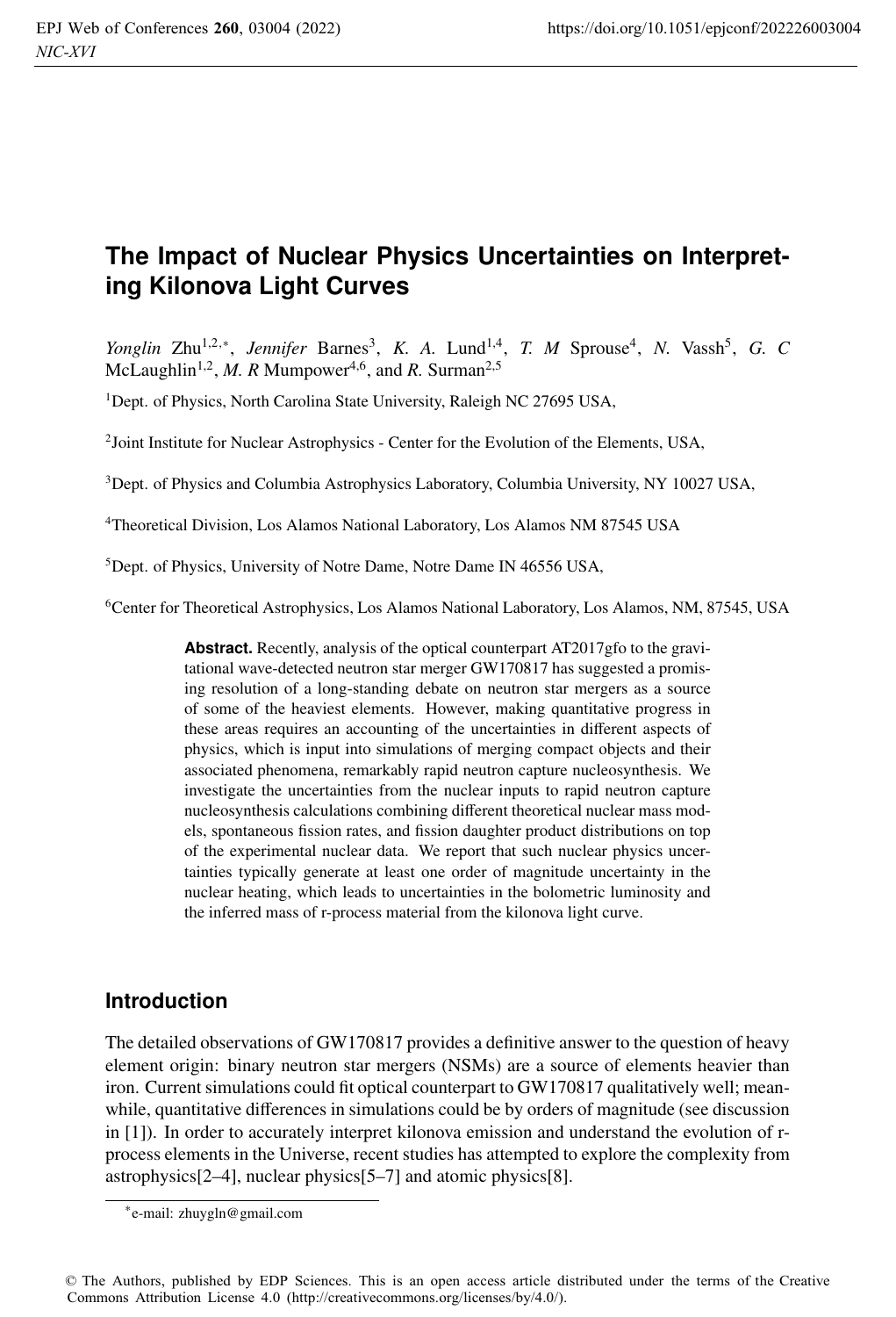# **Objective**

We investigate uncertainties from the nuclear inputs to rapid neutron capture nucleosynthesis calculations with a focus on nuclear heating and the impact on kilonova light curves. We demonstrate how these nuclear physics uncertainties propagate to nuclear heating and inferred astrophysical quantities such as ejecta mass.

## **Method**

We consider lanthanide-rich outflows to emphasize contributions from species with  $A \ge 120$ in the light curve, following setup and treatments from [5]. These lanthanide-rich outflows will be useful for elucidating neutron-rich ejecta from the mergers of binary neutron stars, as well as black hole-neutron star systems. We start with a base astrophysical trajectory of a standard parameterized wind from [9] and use the electron fraction  $Y_e$  as a proxy for all astrophysical inputs. We generate seed nuclear abundance wtih SFHo equation of state (Steiner et al. 2012) and perform the nucleosynthesis simulations with the Portable Routines for Integrated nucleoSynthesis Modeling(PRISM). We explore the uncertainties from theoretical nuclear inputs in regions where experimental measured mass from AME2016 [10] and experimental data from NUBASE2016 [11] are not available. We adopt the treatment in thermalization efficiencies for effective heating from [12] and opacity from [13] as input into a semi-analytical light curve model. We selected 13 highlighted simulations as in Table 1 to cover reasonable electron fractions and popular nuclear physics inputs(nuclear mass models, fission prescriptions). In our kilonvoa light curve calculations, we use a single-component (red) model of a range of given mass and velocity of  $v_{ej} = 0.15c$ .

| Index | Mass Model        | $Y_e$                | <b>Yield Distribution</b> | Spontaneous Fission rates |                |
|-------|-------------------|----------------------|---------------------------|---------------------------|----------------|
|       | <b>FRDM2012</b>   | 0.28                 | Symmetric                 | Karpov/Zagrebaev          |                |
| 2     | <b>FRDM2012</b>   | 0.16                 | Symmetric                 | Karpov/Zagrebaev          |                |
| 3     | HFB <sub>22</sub> | 0.16                 | Symmetric                 | Karpov/Zagrebaev          |                |
| 4     | HFB <sub>27</sub> | 0.16                 | Kodama                    | Karpov/Zagrebaev          |                |
| 5     | DZ33              | 0.16                 | Symmetric                 | Karpov/Zagrebaev          |                |
| 6     | UNEDF1            | 0.16                 | Kodama                    | Karpov/Zagrebaev          | $\overline{a}$ |
| 7     | UNEDF1            | 0.16                 | Kodama                    | Xu & Ren                  |                |
| 8     | UNEDF1            | 0.24                 | Symmetric                 | Karpov/Zagrebaev          |                |
| 9     | SLY4              | 0.18                 | Symmetric                 | Karpov/Zagrebaev          |                |
| 10    | SLY4              | 0.21                 | Symmetric                 | Karpov/Zagrebaev          |                |
| 11    | $TF+D3C^*$        | 0.16                 | Symmetric                 | Karpov/Zagrebaev          |                |
| 12    | DZ33              | mixture <sup>a</sup> | Kodama                    | Karpov/Zagrebaev          |                |
| 13    | <b>UNEDF1</b>     | mixture <sup>b</sup> | Symmetric                 | Karpov/Zagrebaev          |                |
|       |                   |                      |                           |                           |                |

Table 1. Highlighted Simulations Setup (for details see [5])

 $\overline{b}$ Linear combinations of trajectories with different  $Y_e$  values that fit the solar r-process abundance.

# **Results**

As can be seen in Figure 7 in [5], the final abundances from the selected simulations differ in the abundance of r-process elements by two to three orders of magnitude. Relevant to the opacity calculations used in kilonova light curve simulations, the mass fraction of lanthanides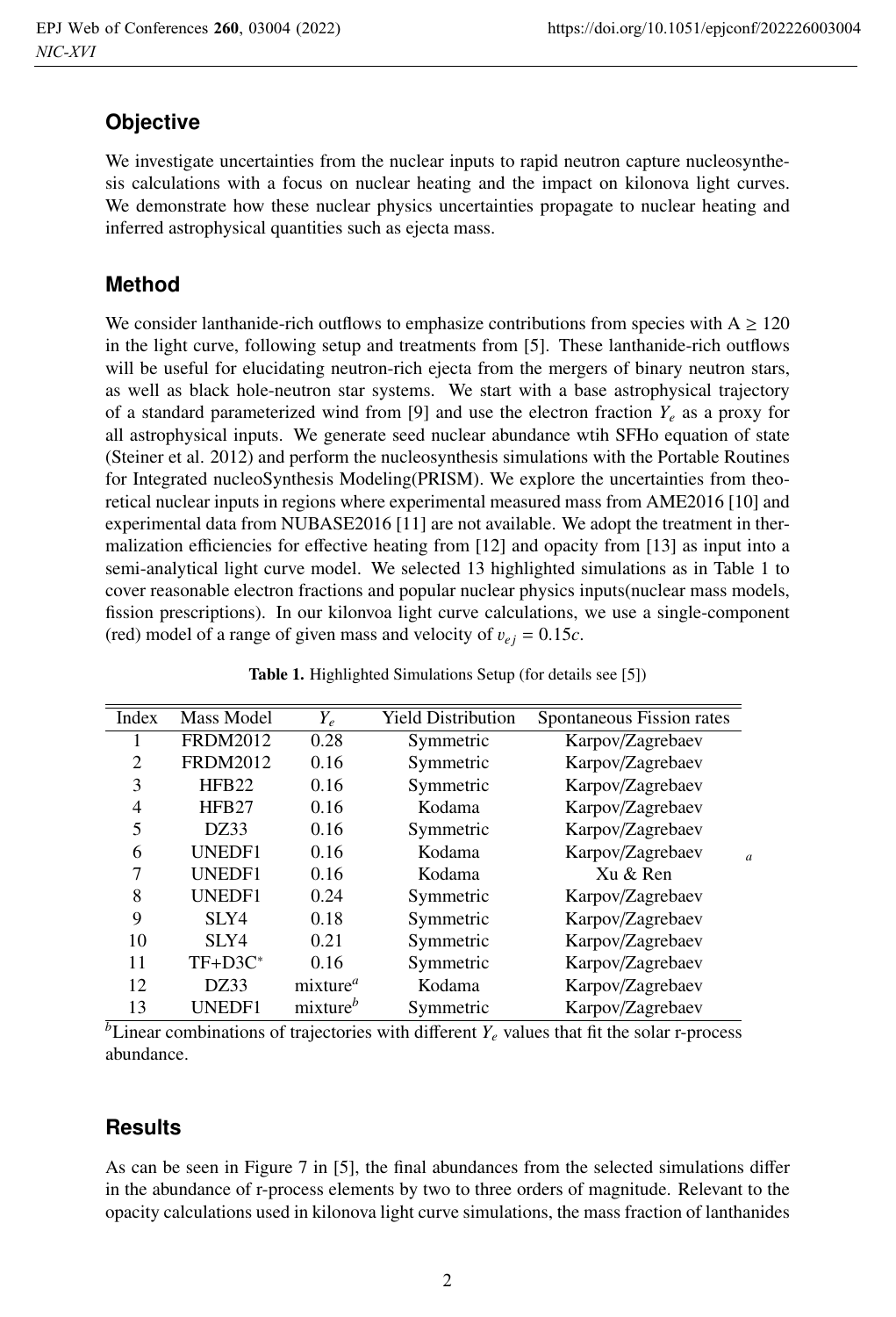and actinides at one day after merger differs from  $10^{-2}$  to more than  $10^{-1}$  as shown in subbarplot of Figure 1. We use this to explore the light curve with a grid of ejecta mass values for these 13 models as colored and grey solid lines in Figure 1, comparing with the observed values (diamond markers). We highlight one light curve for each of the 13 simulations that best matches the late time observation from GW170817 with color and find that their ejecta masses range from  $0.01M_{\odot}$  to  $0.08M_{\odot}$ . We different power law fits to different light curves - for simulations with more contribution from fission and/or  $\alpha$ -decay, such as simulation 3 in blue line, the light curves follow a slower decay rate like  $L \propto t^{-1}$ ; while simulations that are not neutron-rich enough to make heavy nuclei that undergo fission and  $\alpha$ -decay such as are not neutron-rich enough to make heavy nuclei that undergo fission and  $\alpha$ -decay, such as simulation 1, follow a faster decay rate as  $L \propto t^{-2.7}$ .



Figure 1. Bolometric luminosity of selected simulations with different eject masses. The subplot in the top is mass fractions of lanthanides  $(Ln)$  and actinides  $(An)$ ,  $X_{L,n+An}$  at one day after merger. Blue and red diamond markers are observed bolometric luminosity. Dash-doted lines with labels of  $L \propto t^{-\alpha}$  show<br>power fit to the bolometric luminosity. The colored lines show light curve simulations that are closest power fit to the bolometric luminosity. The colored lines show light curve simulations that are closest to the AT2017gfo observation of the inferred ejecta masses grid. The inferred ejecta masses used for each colored lines are  $0.05M_{\odot}$ ,  $0.02M_{\odot}$ ,  $0.01M_{\odot}$ ,  $0.01M_{\odot}$ ,  $0.02M_{\odot}$ ,  $0.02M_{\odot}$ ,  $0.05M_{\odot}$ ,  $0.08M_{\odot}$ ,  $0.08M_{\odot}$ ,  $0.02M_{\odot}$ ,  $0.05M_{\odot}$  by order. The grey lines shows the light curves with the rest of ejecta mass grid for each simulations. This figure is made from same calculations as in figure 8 and 12 from [5].

#### **Conclusion**

For lanthanide-rich outflows, nuclear inputs introduce uncertainty in lanthanide and actinide production to at least one order of magnitude around one day after merger. We show that the uncertainty in effective nuclear heating propagates to bolometric luminosity with the same order of magnitude from days to hundreds of days after merger. We find that power fit may be useful to estimate light curve at a different times with consideration of dominating re